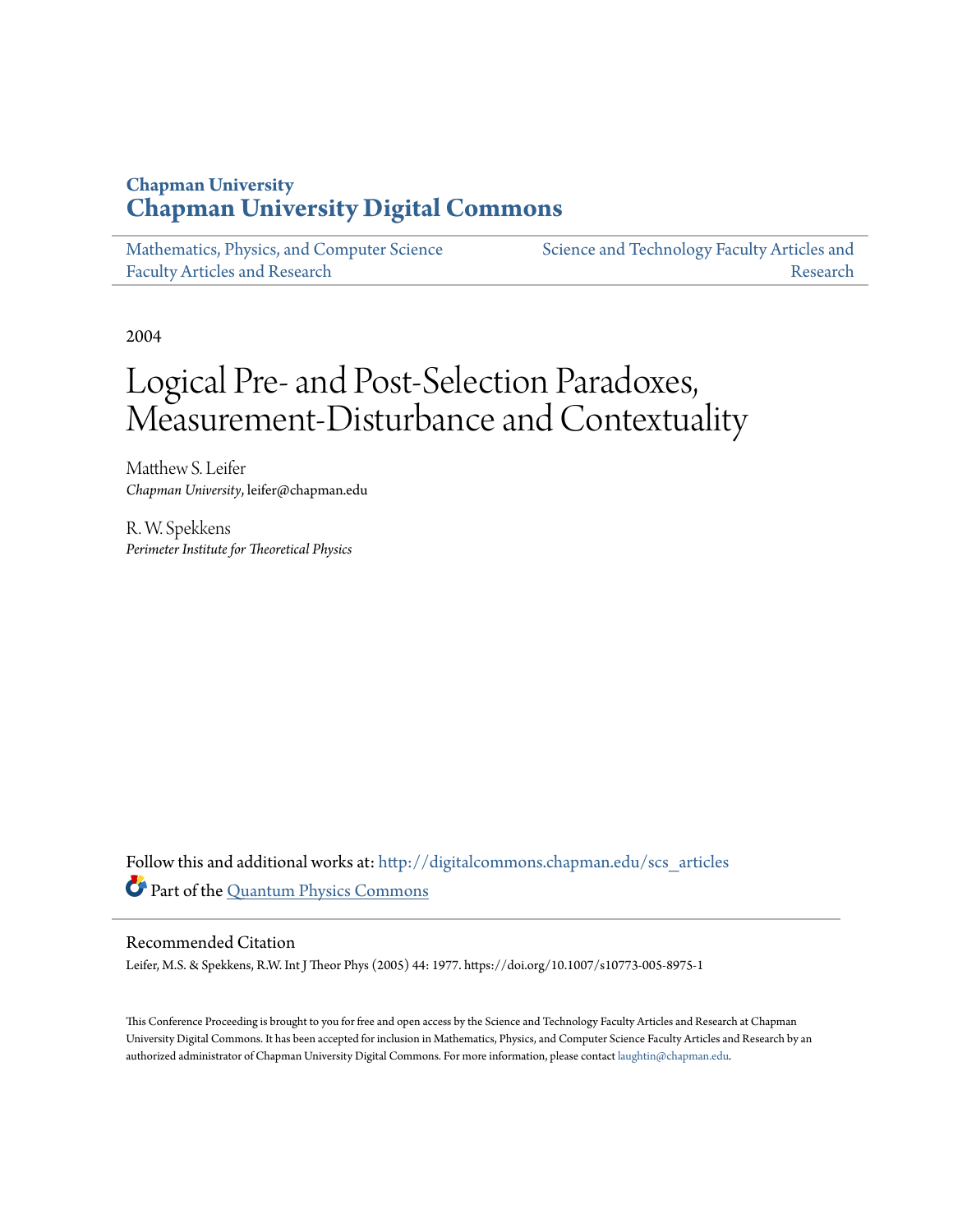## Logical Pre- and Post-Selection Paradoxes, Measurement-Disturbance and Contextuality

#### **Comments**

This is an author-prepared, prepublication version of a paper that was presented at Quantum Structures in 2004 and was later published in the *International Journal of Theoretical Physics*, volume 44, pp. 1977-1987 . [DOI: 10.1007/s10773-005-8975-1](http://dx.doi.org/10.1007/s10773-005-8975-1)

**Copyright** Springer

This conference proceeding is available at Chapman University Digital Commons: [http://digitalcommons.chapman.edu/scs\\_articles/](http://digitalcommons.chapman.edu/scs_articles/540?utm_source=digitalcommons.chapman.edu%2Fscs_articles%2F540&utm_medium=PDF&utm_campaign=PDFCoverPages)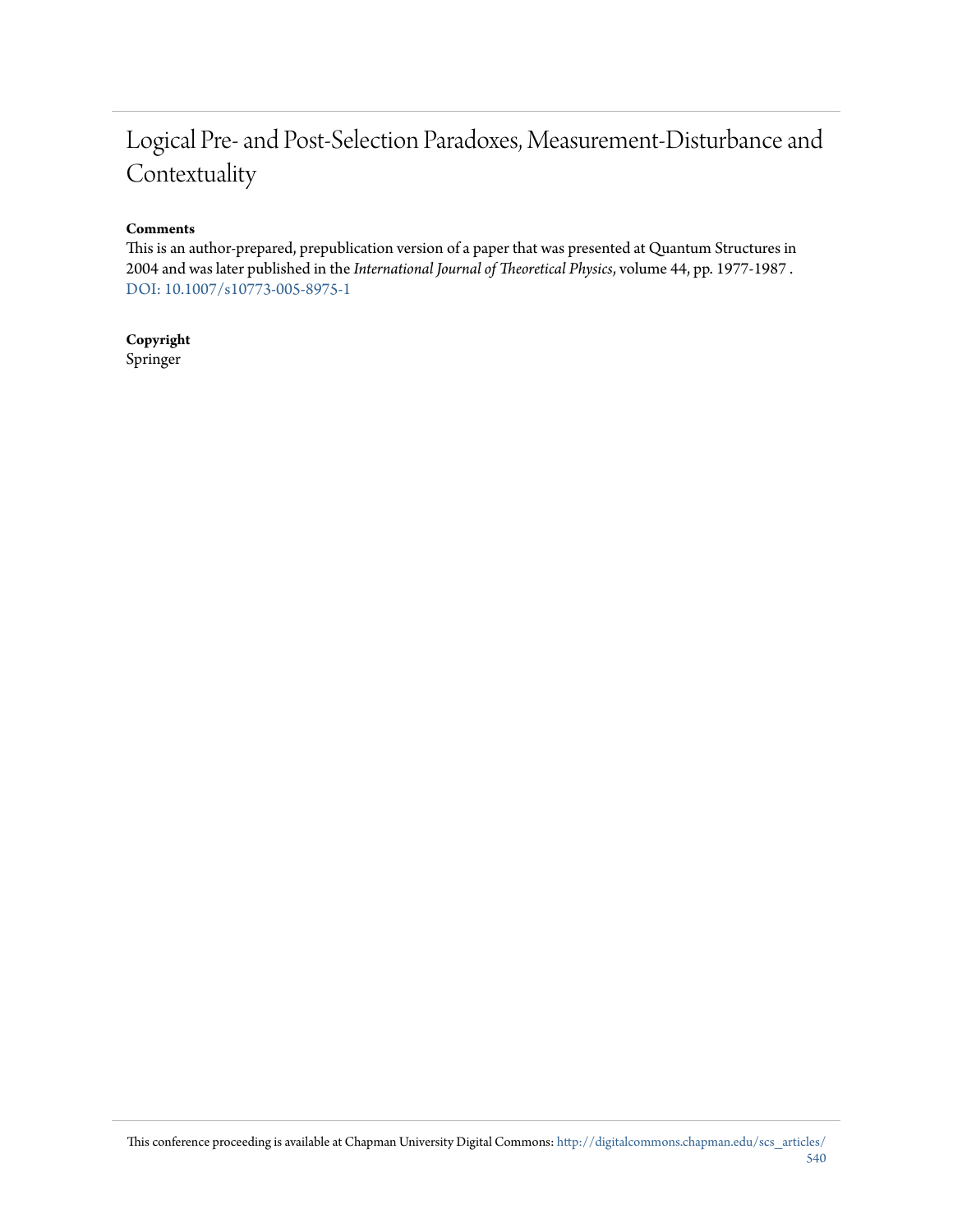#### LOGICAL PRE- AND POST-SELECTION PARADOXES, MEASUREMENT-DISTURBANCE AND CONTEXTUALITY

M. S. LEIFER AND R. W. SPEKKENS

Abstract. Many seemingly paradoxical effects are known in the predictions for outcomes of measurements made on pre- and post-selected quantum systems. A class of such effects, which we call "logical pre- and post-selection paradoxes", bear a striking resemblance to proofs of the Bell-Kochen-Specker theorem, which suggests that they demonstrate the contextuality of quantum mechanics. Despite the apparent similarity, we show that such effects can occur in noncontextual hidden variable theories, provided measurements are allowed to disturb the values of the hidden variables.

#### 1. INTRODUCTION

The study of quantum systems that are both pre- and post-selected was initiated by Aharonov, Bergmann and Lebowitz (ABL) [\(Aharonov et al., 1964\)](#page-9-0), and has led to the discovery of many counter-intuitive results, which we call Pre- and Post-Selection (PPS) paradoxes<sup>1</sup>. These results have led to a long debate about the interpretation of the ABL probability rule<sup>2</sup>.

An undercurrent in this debate has been the connection between PPS paradoxes and contextuality. [Bub and Brown \(1986](#page-10-0)) understood the first paper describing a PPS paradox, that of [Albert et al. \(1985\)](#page-9-1), as a claim to a novel proof of the contextuality of Hidden Variable Theories (HVTs), that is, as a version of the Bell-Kochen Specker theorem [\(Bell, 1966](#page-9-2); [Kochen and Specker](#page-10-1), [1967\)](#page-10-1), and convincingly disputed this claim. Although the language of [Albert et al. \(1985\)](#page-9-1) does suggest such a reading<sup>3</sup>, in [Albert et al. \(1986\)](#page-9-3) these authors clarified their position, stating that it was not their intention to conclude anything about HVTs. Nonetheless, discussions of PPS paradoxes continue to make use of a language that suggests implications for ontology [\(Vaidman, 1999](#page-10-2)) and there are explicit claims that PPS paradoxes are proofs of contextuality [\(Marchildon, 2003\)](#page-10-3).

In this paper, we show that PPS paradoxes can be explained without invoking contextuality if one allows that measurement interactions can cause a disturbance to the values of the hidden variables of the system; a possibility that is often overlooked in analyses of PPS paradoxes. The paper is organized as follows. After introducing a general form of the ABL rule, we give a simple example of how the surprising

Date: October 31, 2004.

keywords: pre-selection, post-selection, contextuality, hidden variables, ABL rule. Pacs: 03.65.Ta.

<sup>&</sup>lt;sup>1</sup>For a recent review of these results see [Aharonov and Vaidman](#page-9-4) [\(2002](#page-9-4)).

 $2$ See [Kastner \(2003](#page-10-4)) and references therein.

<sup>3</sup>For instance, it is stated that "The assumption of Gleason and of Kochen and Specker [...] is not satisfied by quantum mechanical systems within the interval between two measurements!"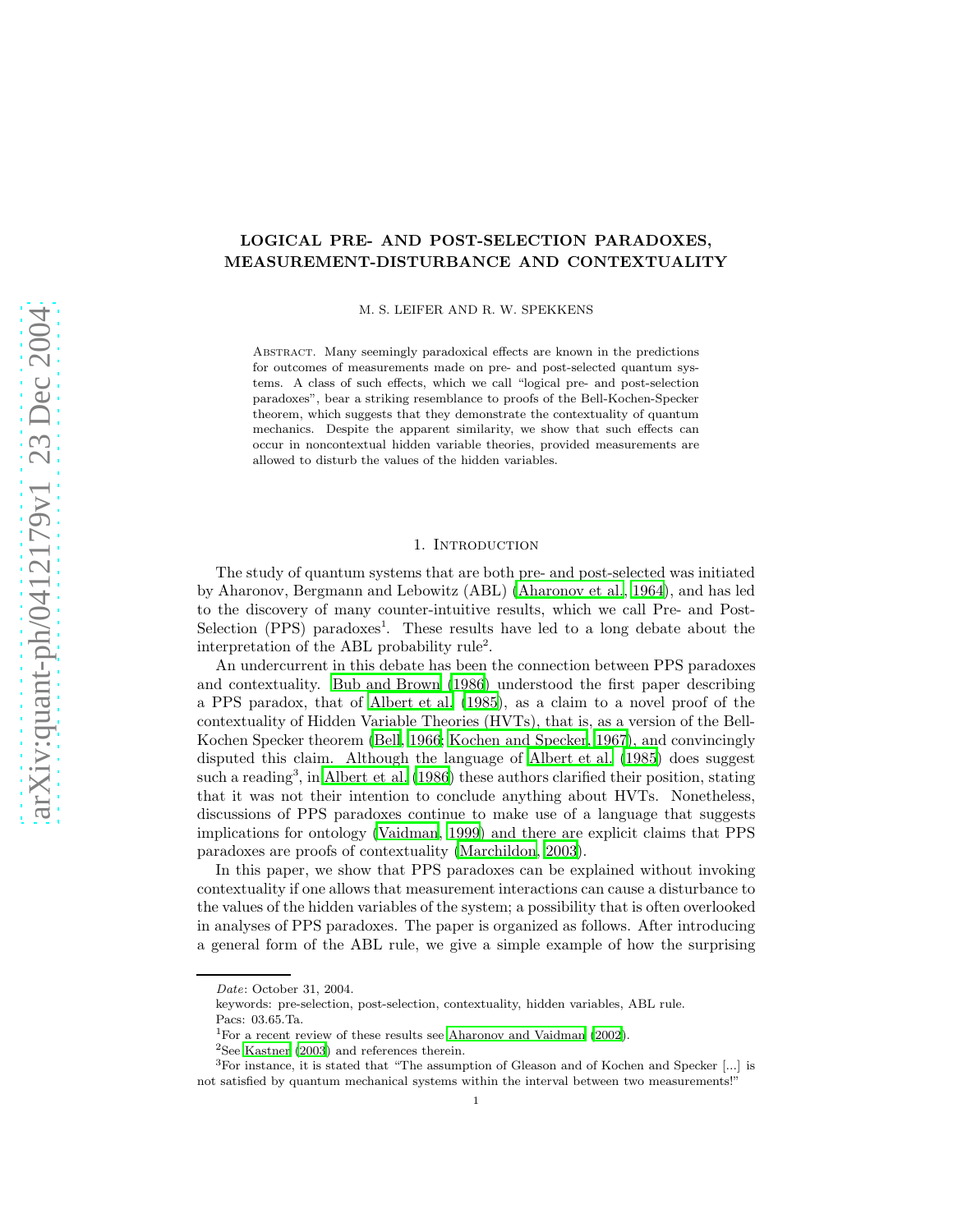features of a particular PPS paradox, known as the three-box paradox, can be reproduced in a simple noncontextual model that involves measurement-disturbance. Thereafter, we consider the analogue of the ABL rule for HVTs, introduce the assumption of noncontextuality, and introduce the notion of a "logical" PPS paradox. We then show how PPS paradoxes of this type are consistent with noncontextuality if one allows for measurement-disturbance. We end the paper with a brief discussion of how a recent theorem that connects logical PPS paradoxes to proofs of contextuality [\(Leifer and Spekkens, 2004\)](#page-10-5) appears in light of our results.

#### 2. Pre- and Post-Selection in Quantum Theory

2.1. Quantum Measurements. We consider a finite dimensional Hilbert space and assume that no evolution occurs between measurements. The outcome of a quantum measurement, M, is a random variable, which we denote by  $X_M$ . We restrict attention to the case where the range of  $X_M$  is a discrete set labelled by j.

A measurement has both a statistical aspect, which specifies the probability of obtaining the different outcomes of the measurement for any given density operator, and a transformation aspect, which specifies how the quantum state is updated as a result of the measurement. We restrict our attention to sharp measurements, that is, those associated with projector valued measures (PVMs) (sets of projectors  ${P_j^{\text{M}}}$  that sum to the identity operator,  $\sum_j P_j^{\text{M}} = I$ ). The probability of obtaining outcome  $X_{\text{M}} = j$  when the initial density matrix is  $\rho$  is then given by  $p_{\rho}(X_{\text{M}} =$  $j$ ) = Tr  $(P_j^{\text{M}} \rho)$ . The most general possible transformation aspect of M is given by a set of completely positive (CP) maps  $\{\mathcal{E}_{j}^{\text{M}}\}$  satisfying

<span id="page-3-0"></span>
$$
\mathcal{E}_j^{\mathcal{M}\#}(I) = P_j^{\mathcal{M}}
$$

<span id="page-3-1"></span>where  $\mathcal{E}^{\#}$  is the dual of  $\mathcal{E}$  defined by Tr  $(\mathcal{E}^{\#}(A)B) = \text{Tr}(A\mathcal{E}(B))$ . The updated state on obtaining outcome  $X_M = j$  is

(2) 
$$
\rho_{|X_{\mathrm{M}}| = j} = \frac{\mathcal{E}_j^{\mathrm{M}}(\rho)}{\mathrm{Tr}(\mathcal{E}_j^{\mathrm{M}}(\rho))}.
$$

When  $\mathcal{E}_j^{\text{M}}(\rho) = P_j^{\text{M}} \rho P_j^{\text{M}}$ , the transformation is said to follow the Lüders rule (Lüders, [1951](#page-10-6)).

2.2. Pre- and Post-Selected Systems. Imagine an initial, an intermediate, and a final measurement occurring at times  $t_{\text{pre}}$ , t, and  $t_{\text{post}}$  respectively, where  $t_{\text{pre}}$  $t < t_{\text{post}}$ . We pre-select (post-select) by conditioning on a particular outcome of the initial (final) measurement. Denote the occurrence of this outcome by  $A_{pre}$  $(A_{\text{post}})$ , and suppose that it is associated with a projector  $\Pi_{\text{pre}}(\Pi_{\text{post}})$ . Let the intermediate measurement be denoted by M.

<span id="page-3-2"></span>Assuming that the density operator prior to  $t_{pre}$  is  $I/d$ , and assuming Lüders rule for the initial measurement, the density operator after  $t_{pre}$  is  $\rho_{pre} = \Pi_{pre}/\text{Tr}(\Pi_{pre})$ . By Bayes' theorem, we can deduce that the probability of obtaining the outcome  $k$ for M is

(3) 
$$
p_{\text{ABL}}(X_{\text{M}} = k | A_{\text{pre}}, A_{\text{post}}, \text{M}) = \frac{\text{Tr}(\Pi_{\text{post}} \mathcal{E}_{k}^{\text{M}}(\Pi_{\text{pre}}))}{\text{Tr}(\Pi_{\text{post}} \mathcal{E}_{k}^{\text{M}}(\Pi_{\text{pre}}) + \Pi_{\text{post}} \mathcal{E}_{\neg k}^{\text{M}}(\Pi_{\text{pre}}))}
$$

where  $\mathcal{E}_{-\kappa}^{\mathbf{M}}(\rho) = \sum_{j \neq k} \mathcal{E}_{j}^{\mathbf{M}}(\rho)$ . We refer to this as the ABL probability rule (see [Aharonov and Vaidman, 2002\)](#page-9-4). From now on, unless stated otherwise, the Lüders update rule is assumed to apply for all intermediate measurements. In this case,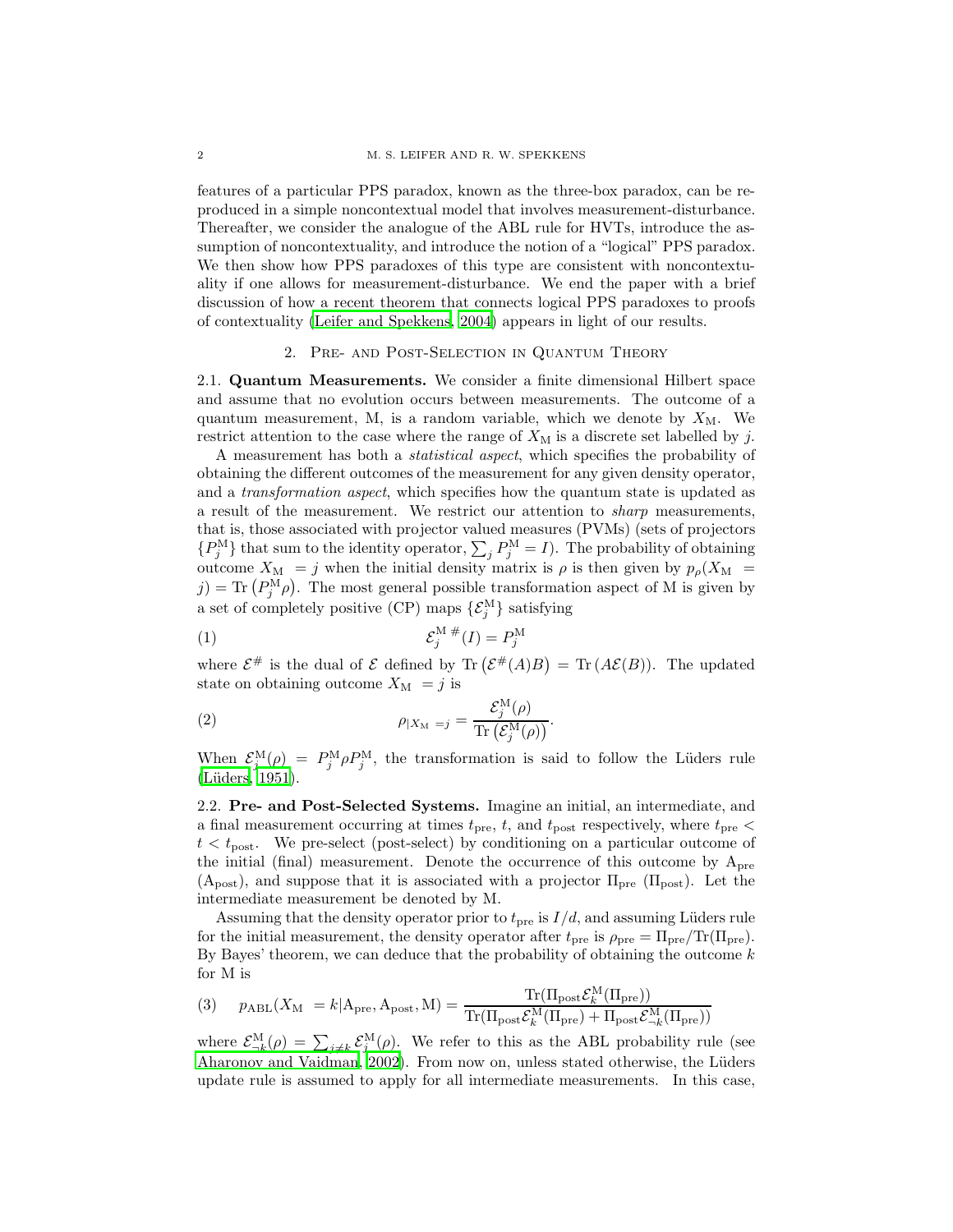$\mathcal{E}_k^{\text{M}}(\rho) = P_k^{\text{M}} \rho P_k^{\text{M}}$ . Note that, unlike the standard Born rule probability, the ABL probability depends, through  $\mathcal{E}_{\neg k}^{\text{M}}$ , on the entire PVM  $\{P_j^{\text{M}}\}$  and not just on the projector  $P_k^{\text{M}}$  that is associated with the outcome for which the probability is being computed. This will be critical further on.

2.3. The Three-Box Paradox. A simple example of the seemingly paradoxical predictions of the ABL rule is the three-box paradox (see [Aharonov and Vaidman,](#page-9-4) [2002\)](#page-9-4). Suppose we have a particle that can be in one of three boxes. We label the state where the particle is in box j by  $|j\rangle$ . The particle is pre-selected in the state  $|\phi\rangle = \frac{1}{\sqrt{2}}$  $\frac{1}{3}$ (|1} + |2} + |3}), i.e.  $\Pi_{pre} = |\phi\rangle\langle\phi|$ , and post-selected in the state  $|\psi\rangle = \frac{1}{\sqrt{2}}$  $\frac{1}{3}(|1\rangle + |2\rangle - |3\rangle)$ , i.e.  $\Pi_{\text{post}} = |\psi\rangle\langle\psi|$ . At an intermediate time, we either determine whether the particle is in box 1 or not, or we determine whether it is in box 2 or not. The first measurement, M, corresponds to the PVM  $\{P_1^M, P_2^M\}$ , where

(4) 
$$
P_1^{\text{M}} = |1\rangle \langle 1| \qquad P_2^{\text{M}} = |2\rangle \langle 2| + |3\rangle \langle 3|.
$$

For this measurement,  $p_{ABL}(X_M = 1|A_{pre}, A_{post}, M) = 1$ .

The second measurement, N, corresponds to the  $\text{PVM} = \{P_1^N, P_2^N\}$ , where

(5) 
$$
P_1^{\mathcal{N}} = |2\rangle\langle 2| \qquad P_2^{\mathcal{N}} = |1\rangle\langle 1| + |3\rangle\langle 3|
$$

In this case,  $p_{ABL}(X_N = 1 | A_{pre}, A_{post}, N) = 1$ .

Thus, if we ask whether or not the particle was in box 1, we find that it was in box 1 with certainty, and if we ask whether or not it was in box 2, we find that it was in box 2 with certainty!

<span id="page-4-0"></span>2.4. An Analogue of the three-box paradox. Following the spirit of previous work by [Kirkpatrick \(2003\)](#page-10-7), we present a simple toy model that parallels the features of the three-box paradox.

Consider an opaque box that can be divided into two opaque boxes by placing a double partition in the box and breaking it into two halves. It is also possible to put the two halves back together and to remove the partition. The partition can be placed in two possible positions, dividing the box either into front and back halves or into right and left halves. Suppose there is a ball inside the box. One can verify whether the ball is in the front half of the box by dividing the box into front and back halves and then shaking the front half of the box to hear whether the ball is inside. If the ball is found in the front then this action completely randomizes the left-right position of the ball. However, if it is not found in the front then its position remains undisturbed because the back half has not been shaken. A similar procedure can be used to verify whether the ball is in the back half of the box, only in this case the left-right position gets randomized if the ball is in the back and is left undisturbed if it is in the front. Two further procedures can be used to verify whether the ball is in the left or right half of the box, randomizing the front-back position of the ball whenever it is found in the half that one is checking.

Now imagine that one pre-selects on finding the ball in the front upon checking for it there, and one post-selects on finding the ball in the back upon checking for it there. Suppose that the two possible intermediate measurements are: 1) checking to see if the ball is on the left, and 2) checking to see if the ball is on the right. Clearly, if one checked to see if it was on the left, then one must have found it on the left, since otherwise there would have been no disturbance and consequently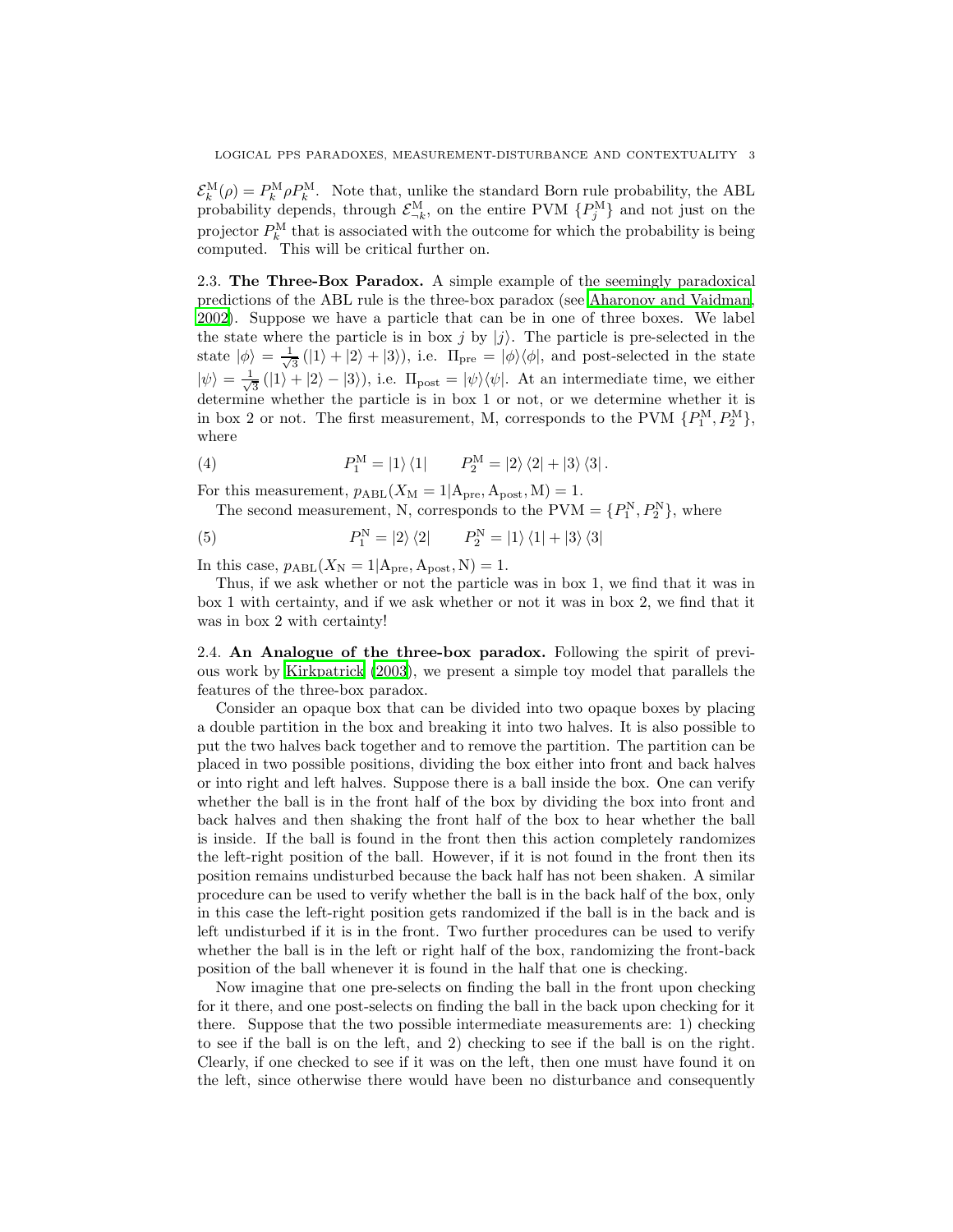no way for the ball to have moved from the front to the back of the box. But, by the same argument, if one checked to see if it was on the right, then one must have found it on the right.

This model succeeds at reproducing the surprising feature of the three-box paradox, while being noncontextual according to the operational definition provided in [Spekkens \(2004a\)](#page-10-8) (which we shall discuss further on). Moreover, it is clear the measurement-induced disturbance is critical to achieving the surprising results.

In the rest of the paper, we show that this result is generic; PPS paradoxes do not require contextuality for their explanation but do require measurement-disturbance. The demonstration requires us to examine explicitly how PPS scenarios are treated within an HVT.

#### <span id="page-5-0"></span>3. Hidden Variable Theories

3.1. Measurements in Hidden Variable Theories. An HVT is an attempt to understand quantum measurements as revealing features of ontic states, by which we mean complete specifications of the state of reality. Let  $\Omega$  be the set of all ontic states in an HVT. Although  $\lambda \in \Omega$  are the states of reality, we may not have direct access to them (hence the term hidden variables), and so quantum mechanical preparation procedures generally correspond to probability distributions over the ontic states. We denote these by functions  $\mu : \Omega \to \mathbb{R}_+$  satisfying  $\int_{\Omega} \mu(\lambda) d\lambda = 1$ .

A common assumption that is made for HVTs is that the ontic state determines the outcomes of all possible sharp measurements uniquely. We refer to this assumption as *outcome determinism for sharp measurements*, and we presume it to hold in all that follows. Given this assumption, the statistical aspect of a measurement M is represented by a set of idempotent indicator functions  $\chi_j^M : \Omega \to \{0, 1\},$ that sum to the unit function  $\sum_j \chi_j^{\text{M}}(\lambda) = 1$ .  $\chi_j^{\text{M}}(\omega)$  is the probability (0 or 1) of obtaining outcome j given that the ontic state is  $\lambda$ . More generally

(6) 
$$
p_{\mu}(X_{\mathcal{M}} = j) = \int_{\Omega} \chi_j^{\mathcal{M}}(\lambda) \mu(\lambda) d\lambda
$$

is the probability of obtaining the outcome j given the distribution  $\mu$ .

We now turn to the transformation aspect of measurements. We must allow for the possibility that measurements cause a disturbance (possibly stochastic) to the ontic state of the system. Therefore, the disturbance induced by a measurement is described by a transition matrix  $D_j^M : \Omega \times \Omega \to \mathbb{R}_+$  satisfying  $\int_{\Omega} D_j^M(\lambda, \omega) d\lambda = 1$ .  $D_j^{\mathcal{M}}(\lambda,\omega)$  is the probability of a transition from  $\omega$  to  $\lambda$ , given that  $X_{\mathcal{M}} = j$ .

<span id="page-5-1"></span>Thus, the most general transformation aspect of a measurement M on obtaining outcome j is composed of both a Bayesian updating of the distribution and a disturbance, and is consequently represented by a norm-decreasing transition matrix

<span id="page-5-2"></span>(7) 
$$
\Gamma_j^{\mathcal{M}}(\lambda,\omega) = D_j^{\mathcal{M}}(\lambda,\omega) \chi_j^{\mathcal{M}}(\omega).
$$

This plays an analogous role in the HVT to the trace-decreasing CP map associated with a measurement outcome in quantum theory. In particular, it satisfies

(8) 
$$
\int_{\Omega} \Gamma_j^{\mathcal{M}}(\lambda, \omega) d\lambda = \chi_j^{\mathcal{M}}(\omega),
$$

<sup>&</sup>lt;sup>4</sup>We assume that  $\Omega$  satisfies the measure-theoretic requirements necessary to make such integrals well-defined.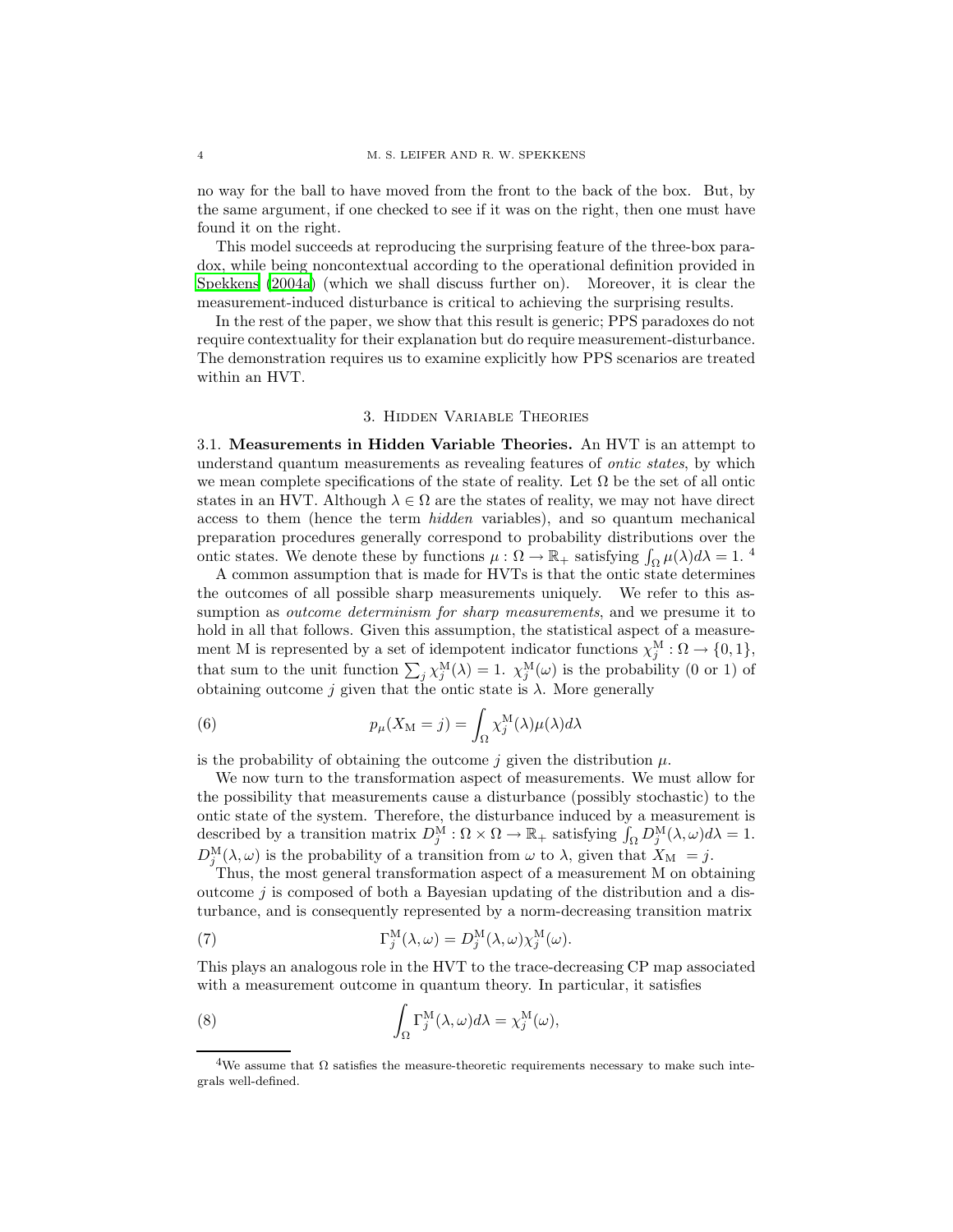<span id="page-6-0"></span>which is the analogue of Eq. [\(1\)](#page-3-0). We have the following update rule for the probability density on obtaining  $X_{\text{M}} = j$ 

(9) 
$$
\mu(\lambda|X_{\mathcal{M}}=j) = \frac{\int_{\omega} \Gamma_j^{\mathcal{M}}(\lambda,\omega)\mu(\omega)d\omega}{\int_{\Omega} \Gamma_j^{\mathcal{M}}(\lambda,\omega)\mu(\omega)d\omega d\lambda},
$$

which is the analogue of Eq. [\(2\)](#page-3-1).

3.2. Pre- and Post-Selection in Hidden Variable Theories. Pre- and postselected systems can be described in an HVT as follows. The successful pre-selection event, A<sub>pre</sub>, is associated with a probability distribution  $\mu_{pre}(\lambda)$ . The intermediate measurement, M, is described by a set of indicator functions  $\{\chi_j^M\}$  and corresponding transition matrices  $\{\Gamma_j^{\text{M}}\}$  and the successful post-selection event,  $A_{\text{post}}$ is associated with an indicator function  $\chi_{\text{post}}$ . Applying Bayes' rule together with Eqs. [\(6\)](#page-5-0) and [\(9\)](#page-6-0) we obtain the PPS probability rule for HVTs (10)

<span id="page-6-1"></span>
$$
p_{\rm HVT}(X_{\rm M}=k|{\rm A}_{\rm pre},{\rm A}_{\rm post},{\rm M})=\frac{\int_{\Omega}\chi_{\rm post}(\lambda)\Gamma_k^{\rm M}(\lambda,\omega)\mu_{\rm pre}(\omega)d\omega d\lambda}{\int_{\Omega}\chi_{\rm post}(\lambda)(\Gamma_k^{\rm M}(\lambda,\omega)+\Gamma_{{\rm -}k}^{\rm M}(\lambda,\omega))\mu_{\rm pre}(\omega)d\omega d\lambda}.
$$

where  $\Gamma_{\neg k}^{\text{M}}(\lambda,\omega) = \sum_{j\neq k} \Gamma_j^{\text{M}}(\lambda,\omega)$ . This is the analogue of Eq. [\(3\)](#page-3-2).

3.3. Measurement noncontextuality. A particularly natural class of HVTs are the Measurement Noncontextual Hidden Variable Theories (MNHVTs) (see [Spekkens](#page-10-8), [2004a,](#page-10-8) for a discussion of different types of noncontextuality). The assumption of measurement noncontextuality is that if there is an outcome  $k$  of a measurement M and an outcome  $j$  of a measurement N that have the same probability for all possible preparations, then they must be represented by the same indicator function in the HVT. For quantum systems, this will be the case if and only if both the outcomes correspond to the same projector  $P$ , even though M and N may be associated with different PVMs. Thus, noncontextuality implies that the indicator functions in both cases depend only on the projector  $P$ , i.e.

(11) 
$$
\chi_k^{\mathbf{M}}(\lambda) = \chi_j^{\mathbf{N}}(\lambda) = \chi_P(\lambda).
$$

Equivalently, in an MNHVT, every projector is associated with a unique indicator function (defining a unique subset of  $\Omega$ ) which specifies the property that is revealed by a measurement of that projector.

This implies stringent constraints on the probabilities that can be simultaneously assigned to commuting projectors. For instance, since any pair of orthogonal projectors  $Q_1, Q_2$  can appear together in the same PVM, it follows that  $\chi_{Q_1} + \chi_{Q_2} \leq 1$ and consequently that  $\chi_{Q_1} \chi_{Q_2} = 0$  (where we leave the dependence of  $\chi$  on  $\lambda$ implicit). Moreover, if  $Q = Q_1 + Q_2$ , then Q is a coarse-graining of  $Q_1$  and  $Q_2$ , and therefore is represented in the HVT by  $\chi_Q = \chi_{Q_1} + \chi_{Q_2}$ . Given these identities, it follows that, for commuting projectors P and Q,  $\chi_P \chi_Q = \chi_{PQ}$  and  $\chi_P + \chi_Q - \chi_P \chi_Q = \chi_{P+Q-PQ}$ . Finally, the projector onto the null space,  $P_{\text{null}}$ , is represented by  $\chi_{P_{\text{null}}} = 0$  since the associated property never holds. Denoting the probability one assigns to P given a distribution  $\mu(\lambda)$ , by  $p(P) = \int_{\Omega} \chi_P(\lambda) \mu(\lambda) d\lambda$ , we obtain the following constraints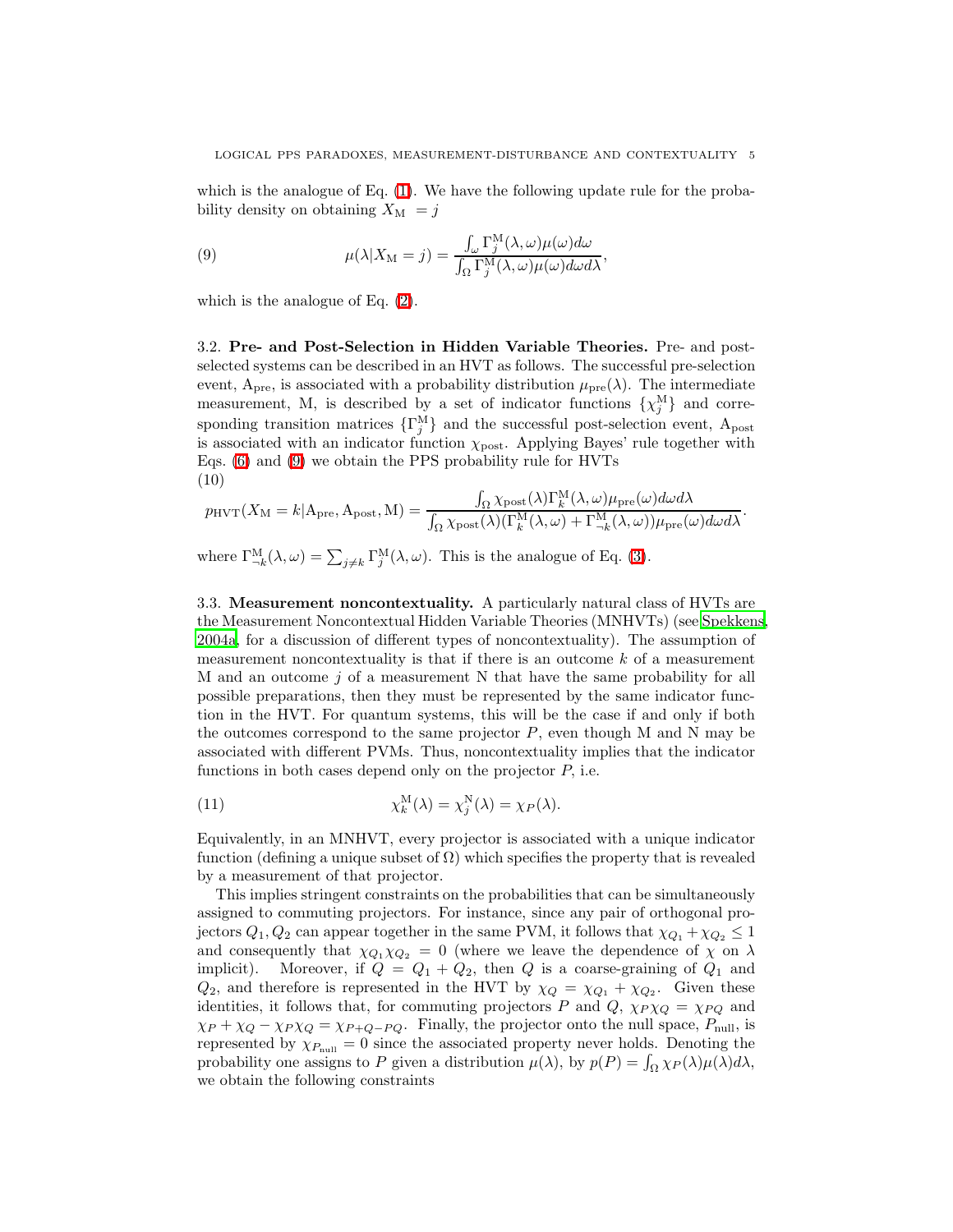Algebraic conditions: For projectors  $P, Q$  such that  $[P, Q] = 0$ ,

<span id="page-7-0"></span>
$$
(12)\t\t\t 0 \le p(P) \le 1
$$

(13) 
$$
p(I - P) = 1 - p(P),
$$

(14) 
$$
p(I) = 1, \ p(P_{\text{null}}) = 0,
$$

<span id="page-7-1"></span>(15)  $p(PQ) \leq p(P)$ ,  $p(PQ) \leq p(Q)$ ,

(16) 
$$
p(P + Q - PQ) = p(P) + p(Q) - p(PQ).
$$

If one conditions on a particular ontic state  $\omega$ , so that  $\mu(\lambda) = \delta(\lambda - \omega)$  and  $p(P) = \chi_P(\omega)$ , then all of these probabilities must be either 0 or 1. However, the Bell-Kochen-Specker theorem shows that there are sets of projectors for which there are no assignments of probabilities 0 or 1 that satisfy the algebraic conditions. This is an example of a proof of contextuality.

We are now in a position to make precise what it is about PPS paradoxes that suggests that these might have something to do with measurement contextuality. The critical fact is that there exist sets of projectors that are each assigned probability 0 or 1 by the ABL rule such that the overall probability assignment violates the algebraic conditions. The three box paradox is an example of this. We call any such case a logical PPS paradox.

First of all, let us clarify why, in the absence of the measurement noncontextuality assumption , logical PPS paradoxes do not violate classical probability theory. The reason is that only assignments that are similarly conditioned need to respect the algebraic constraints, and when one conditions on the nature of the intermediate measurement, the ABL probabilities do satisfy the constraints. It is only if we consider ABL probabilities for different intermediate measurements together that we find that these probabilities do not satisfy the functional relations defined in Eqs. [\(12\)](#page-7-0) to [\(16\)](#page-7-1). (For instance, we considered two distinct intermediate measurements in the three box paradox.) Similarly, one can avoid a contradiction in a HVT by assuming that indicator functions depend on measurement context. In this case, a projector is not associated with a unique indicator function and consequently can be assigned different probabilities in different measurement contexts.

This way of describing things suggests that logical PPS paradoxes are themselves proofs of the impossibility of an MNHVT. This only follows however if the dependence of the ABL probabilities on context implies a similar dependence of the indicator functions on context, equivalently, if context dependence of probabilities that are conditioned on a pre- and post-selection of measurement outcomes implies context dependence for probabilities that are conditioned on a particular ontic state.

Since the HVT must reproduce the ABL probabilities, we can infer that  $p_{\text{HVT}}(X_M =$  $k|A<sub>pre</sub>, A<sub>post</sub>, M$  must be context-dependent. However, this does not immediately imply context-dependence for the indicator functions. One possible reason for this is that  $p_{\text{HVT}}(X_{\text{M}} = k | A_{\text{pre}}, A_{\text{post}}, M)$  depends on the transition matrices  $\{\Gamma_j^{\text{M}}(\lambda, \omega)\},$ and thus, given Eq. [\(7\)](#page-5-1), it depends not only on the indicator functions  $\{\chi_j^M(\lambda)\}\,$  but also on the transition matrices for the disturbance,  $\{D_j^{\text{M}}(\lambda,\omega)\}\$ . We must therefore begin by analysing the possibility of context-dependence of the  $D_j^{\mathcal{M}}(\lambda, \omega)$ .

3.4. Transformation noncontextuality. In [Spekkens \(2004a\)](#page-10-8), the notion of noncontextuality is generalized to transformations. Transformation noncontextuality is the assumption that equivalent transformations (i.e. those represented by the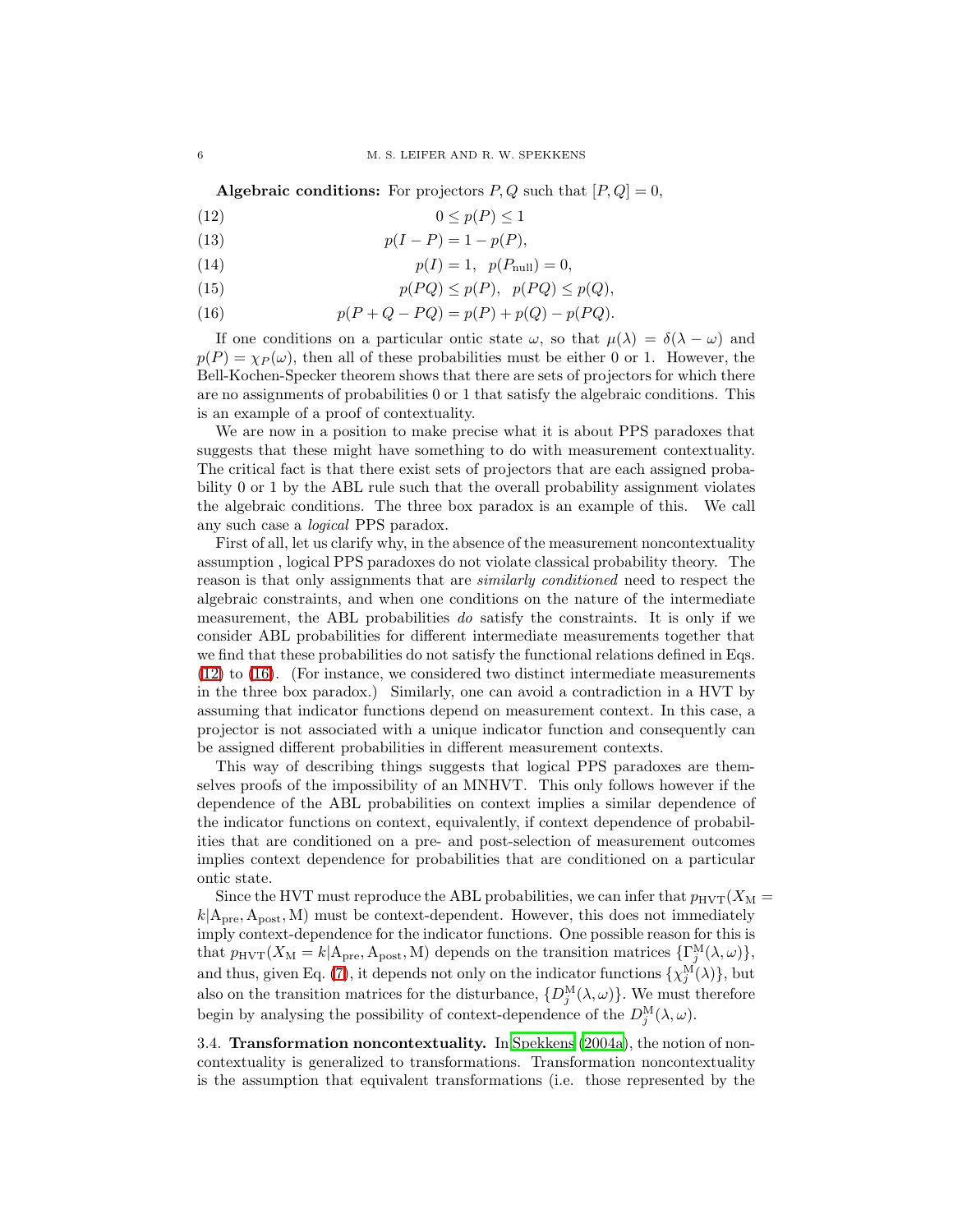same CP map in the quantum formalism) are associated with the same transition matrix in an HVT. Thus, if outcome  $k$  of a measurement M and outcome  $j$  of a measurement N are both associated with the CP-map  $\mathcal{E}$ , then

(17) 
$$
\Gamma_k^{\mathcal{M}}(\lambda, \omega) = \Gamma_j^N(\lambda, \omega) = \Gamma_{\mathcal{E}}(\lambda, \omega).
$$

If the measurement is sharp, that is, associated with a projector  $P$ , and the CP map E corresponds to the Lüders rule, that is,  $\mathcal{E}(\rho) = P \rho P$ , then a dependence on  $\mathcal E$  is simply a dependence on P. In this case, the assumption of transformation noncontextuality is that  $\Gamma_k^M(\lambda, \omega) = \Gamma_j^N(\lambda, \omega) = \Gamma_P(\lambda, \omega)$ . By Eq. [\(8\)](#page-5-2), it follows that  $\chi_k^{\mathcal{M}}(\lambda) = \chi_j^{\mathcal{N}} = \chi_P(\lambda)$ . Thus, for Lüders rule measurements, transformation noncontextuality implies measurement noncontextuality. So if we can show that transformation noncontextuality is consistent with the existence of logical PPS paradoxes, then we have also shown that measurement noncontextuality is consistent with their existence.

#### 4. Main results

As noted below eq. [\(3\)](#page-3-2),  $p_{ABL}(X_M = k | A_{pre}, A_{post}, M)$  depends on the identity of the entire PVM  $\{P_j^M\}$  associated with M and not just on the projector  $P_k^M$ associated with the outcome  $k$ . Consequently, if the HVT is to reproduce the ABL predictions,  $p_{\text{HVT}}(X_{\text{M}} = k | A_{\text{pre}}, A_{\text{post}}, M)$  must also depend on  $\{P_j^{\text{M}}\}$  and not just on  $P_k^M$ . We will show that such a dependence can be achieved even under the assumption of transformation noncontextuality.

First note that the presence of  $\Gamma_{\neg k}^{\text{M}}(\lambda,\omega)$  in Eq. [\(10\)](#page-6-1) shows that the PPS proba-That the that the presence of  $\Gamma_{\neg k}(\lambda, \omega)$  in Eq. (10) shows that the 115 probability for HVTs can have a dependence on the PVM even under the assumption of transformation noncontextuality, since  $\Gamma^M_{\neg k}(\lambda, \omega) = \sum_{j \neq k} \Gamma^M_j(\lambda, \omega) = \sum_{j \neq k} \Gamma_{P_j^M}(\lambda, \omega)$ depends on the entire PVM. We now show that it *must* have such a dependence. Suppose M and N are associated with distinct PVMs,  $\{P_j^M\}$  and  $\{P_j^N\}$  where  $P_k^{\text{M}} = P_k^{\text{N}} = P$  for some k. Suppose further that the CP maps for each outcome are described by the Lüders rule, so that the effective CP maps associated with the "not k" outcome are  $\mathcal{E}_{\neg k}^{\text{M}}(\cdot) = \sum_{j \neq k} P_j^{\text{M}}(\cdot) P_j^{\text{M}}$  and  $\mathcal{E}_{\neg k}^{\text{N}}(\cdot) = \sum_{j \neq k} P_j^{\text{N}}(\cdot) P_j^{\text{N}}$ . The distinctness of  $\{P_j^M\}$  and  $\{P_j^N\}$  then implies that  $\mathcal{E}_{\neg k}^M$  and  $\mathcal{E}_{\neg k}^N$  are distinct, which in turn implies that there is some density operator  $\rho$  that is mapped to distinct density operators by  $\mathcal{E}_{-k}^{\text{M}}$  and  $\mathcal{E}_{-k}^{\text{N}}$ . Consequently, there must be some distribution  $\mu(\lambda)$  that is mapped to distinct distributions by  $\Gamma_{-k}^{\mathcal{M}}(\lambda,\omega)$  and  $\Gamma_{-k}^{\mathcal{N}}(\lambda,\omega)$ . However,  $\mu(\lambda)$  that is inapped to distributions by  $\Gamma_{-k}^{\Lambda}(\lambda, \omega)$  and  $\Gamma_{-k}^{\Lambda}(\lambda, \omega)$ . However,<br>this is only possible if  $\Gamma_{-k}^{\Lambda}(\lambda, \omega)$  and  $\Gamma_{-k}^{\Lambda}(\lambda, \omega)$  are themselves distinct transition matrices. Being distinct, they cannot depend only on  $P$ , but must depend on the full PVM. This concludes the proof.

Finally, we prove that any transformation noncontextual HVT that can reproduce the ABL predictions (of which logical PPS paradoxes are an example) must involve measurement-disturbance.

We assume the contrary and derive a contradiction. If a measurement involves no disturbance in a HVT, then  $\Gamma_k^M(\lambda, \omega) = \delta(\lambda - \omega) \chi_k^M(\omega)$  (which is simply Bayesian updating). As noted above,  $p_{\text{HVT}}(X_{\text{M}} = k | A_{\text{pre}}, A_{\text{post}}, M)$  must depend on the full PVM rather than just  $P_k^{\text{M}}$  to reproduce  $p_{\text{ABL}}(X_{\text{M}} = k | A_{\text{pre}}, A_{\text{post}}, M)$ . Now, consider the pair of measurements M and N introduced above. Since  $\Gamma_k^{\text{M}}$  and  $\Gamma_k^{\text{N}}$ depend only on P (by virtue of transformation noncontextuality), it follows that  $\Gamma^{\tilde{M}}_{\neg k}$  $\prod_{k=1}^{\infty}$  must depend on the PVM. The absence of measurement-disturbance would imply  $\Gamma_{\neg k}^{M}(\lambda,\omega) = \delta(\lambda - \omega) \sum_{j \neq k} \chi_{j}^{M}(\lambda)$  and  $\Gamma_{\neg k}^{N} = \delta(\lambda - \omega) \sum_{j \neq k} \chi_{j}^{N}(\lambda)$ . But by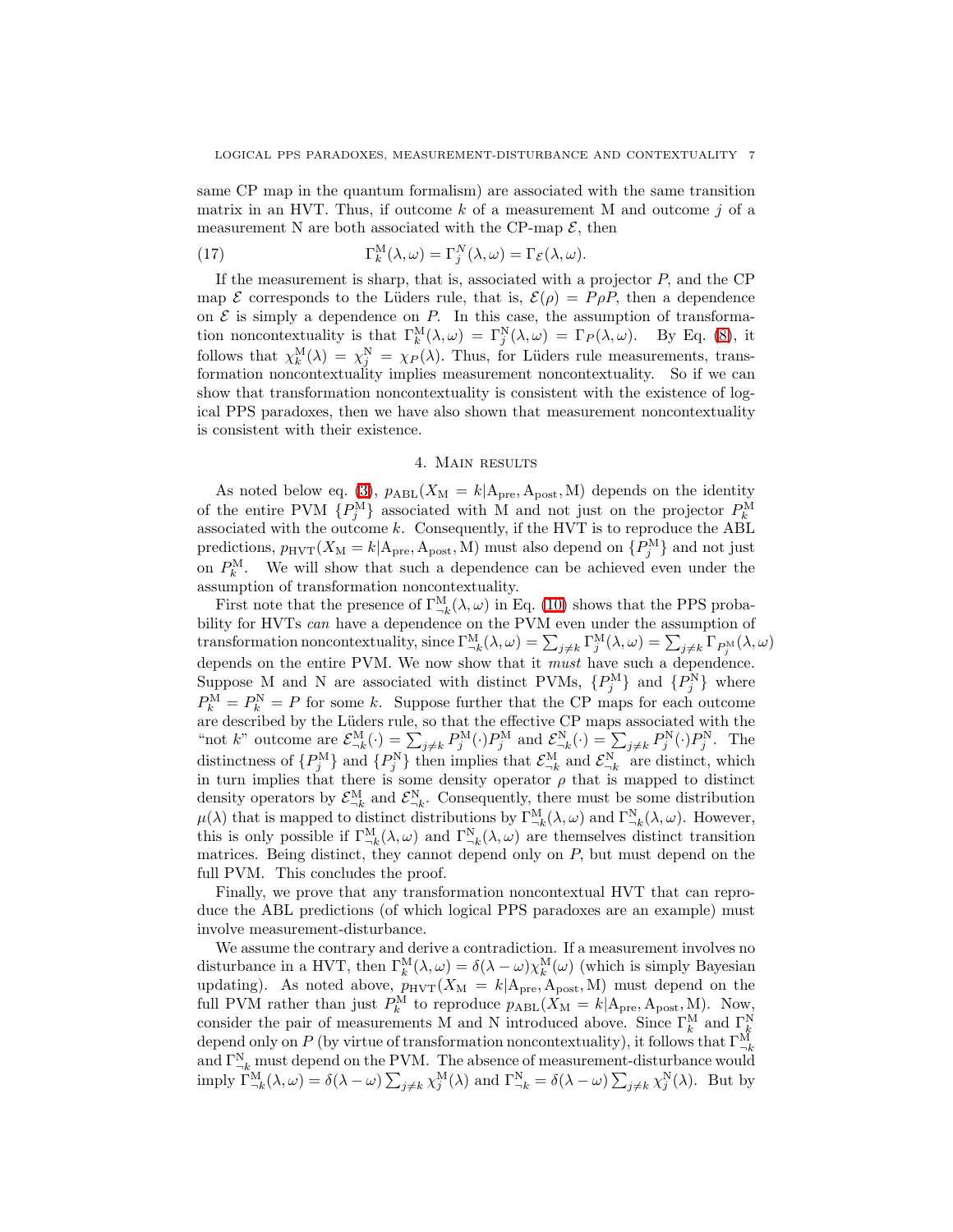the assumption of measurement noncontextuality,  $\sum_{j\neq k} \chi_j^M(\lambda) = \sum_{j\neq k} \chi_j^N(\lambda) =$  $\chi_{I-P}(\lambda)$ , which implies that  $\Gamma^{\text{M}}_{\neg k}(\lambda,\omega) = \Gamma^{\text{N}}_{\neg k}(\lambda,\omega)$ . However, if the transition matrices are the same, then they do not depend on the PVM context, and this contradicts the assumption that the HVT reproduces the predictions of the ABL rule. This concludes the proof.

#### 5. OUTLOOK

We have shown that the existence of logical PPS paradoxes in a theory does not imply contextuality, which would seem to suggest that the two phenomena are unrelated. However, we recently proved a theorem [\(Leifer and Spekkens, 2004\)](#page-10-5) showing that the mathematical structure of every logical PPS paradox in quantum mechanics is sufficient to construct a proof of contextuality. This does not contradict the results presented here because we did not show that a logical PPS paradox is itself a proof of contextuality; measurements that are temporal successors in the PPS paradox must be treated as counterfactual alternatives in the proof of contextuality. This distinction is critical, since an earlier measurement can cause a disturbance to the ontic state that is monitored by a later measurement, whereas the possibility of having implemented a different measurement cannot disturb the ontic state of the system in the actual measurement.

Nonetheless, there is some evidence that within the framework of HVTs satisfying additional constraints, one might find a closer connection between PPS paradoxes and contextuality. For instance, in the model of §[2.4](#page-4-0) there is no analogue of the uncertainty principle, since there is a nonzero probability of ascertaining both the left-right and front-back position of the ball without disturbing it in any way. Meanwhile, a toy theory that is noncontextual (by the operational definition of [Spekkens, 2004a\)](#page-10-8) and that does include a strong analogue of the uncertainty principle, that of [Spekkens \(2004b](#page-10-9)), seems to be devoid of logical PPS paradoxes. This suggests that there may be a natural set of conditions that both quantum theory and the toy theory of [Spekkens \(2004b](#page-10-9)) satisfy, but that the model of §[2.4](#page-4-0) and other HVTs do not satisfy, under which contextuality and logical PPS paradoxes are either both present or both absent. We expect that some of the quantum structures discussed at this conference might provide the appropriate setting to address this question.

#### **REFERENCES**

- <span id="page-9-0"></span>Y. Aharonov, P. G. Bergman, and J. L. Lebowitz. Time symmetry in the quantum process of measurement. Phys. Rev., 134(6B):B1410–B1416, 1964.
- <span id="page-9-4"></span>Y. Aharonov and L. Vaidman. The two-state vector formalism of quantum mechanics. In J. G. Muga, R. Sala Mayato, and I. L. Egusquiza, editors, Time in Quantum Mechanics, pages 369–412. Springer, 2002. quant-ph/0105101.
- <span id="page-9-1"></span>D. Z. Albert, Y. Aharonov, and S. D'Amato. Curious new statistical prediction of quantum mechanics. Phys. Rev. Lett.,  $54(1):5-7$ , 1985.
- <span id="page-9-3"></span>D. Z. Albert, Y. Aharonov, and S. D'Amato. Comment on "curious properties of quantum ensembles which have been both preselected and post-selected". Phys. Rev. Lett., 56(22):2427, 1986.
- <span id="page-9-2"></span>J. S. Bell. On the problem of hidden variables in quantum mechanics. Rev. Mod. Phys., 38:447, 1966.